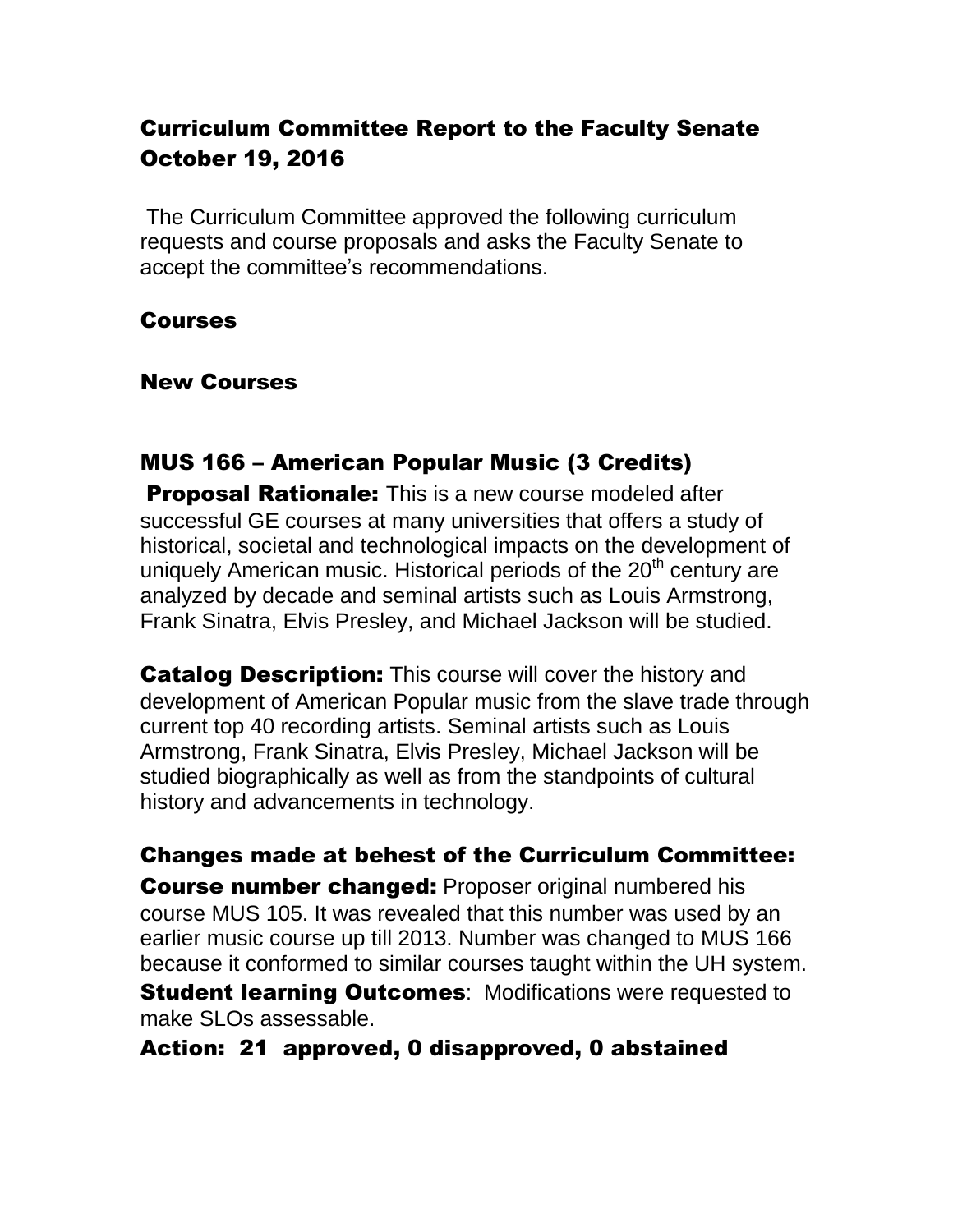## JPNS 51 – Japanese for 1<sup>st</sup>-Time Learners (3 Credits)

**Proposal Rationale:** this is a new course. This course has been filled and taught as an experimental course in Fall 2015, Spring 2016, and Fall 2016.

**Catalog Description:** A course designed to introduce the fundamentals of Japanese language and develop the skills in conversational Japanese for first-time learners. First-time learners who are planning to take JPNS 101 are encouraged to take this course. (Formerly JPNS 97).

**Course Content:** This course is relevant to student and community needs. Leeward CC does not offer a Japanese course for students who wish to learn Japanese, but are not planning to pursue their studies in college-level Japanese. For first-time learners as well as community members who wish to learn the basic and practical Japanese, college-level Japanese seems too intense focusing on all language skills and requiring much character writing, and thus the success rate of JPNS 101 has always been low at Leeward CC. Firsttime learners who are planning to take JPNS 101 are encouraged to take this course.

**Student Learning Outcomes: The Curriculum Committee** requested changes to make the learning outcomes more assessable. The proposer complied with the committee's satisfaction.

Course Numbering: There is a JPNS 30 at Honolulu CC that sounded similar to proposed JPNS 51. The Curriculum Committee asked why the proposer could not use the same numbering. The proposer pointed out substantial differences based on the JPNS 30 course syllabus. The Curriculum Committee agreed to the difference in numbering.

#### Action: approved 19, 0 disapprove, 0 abstain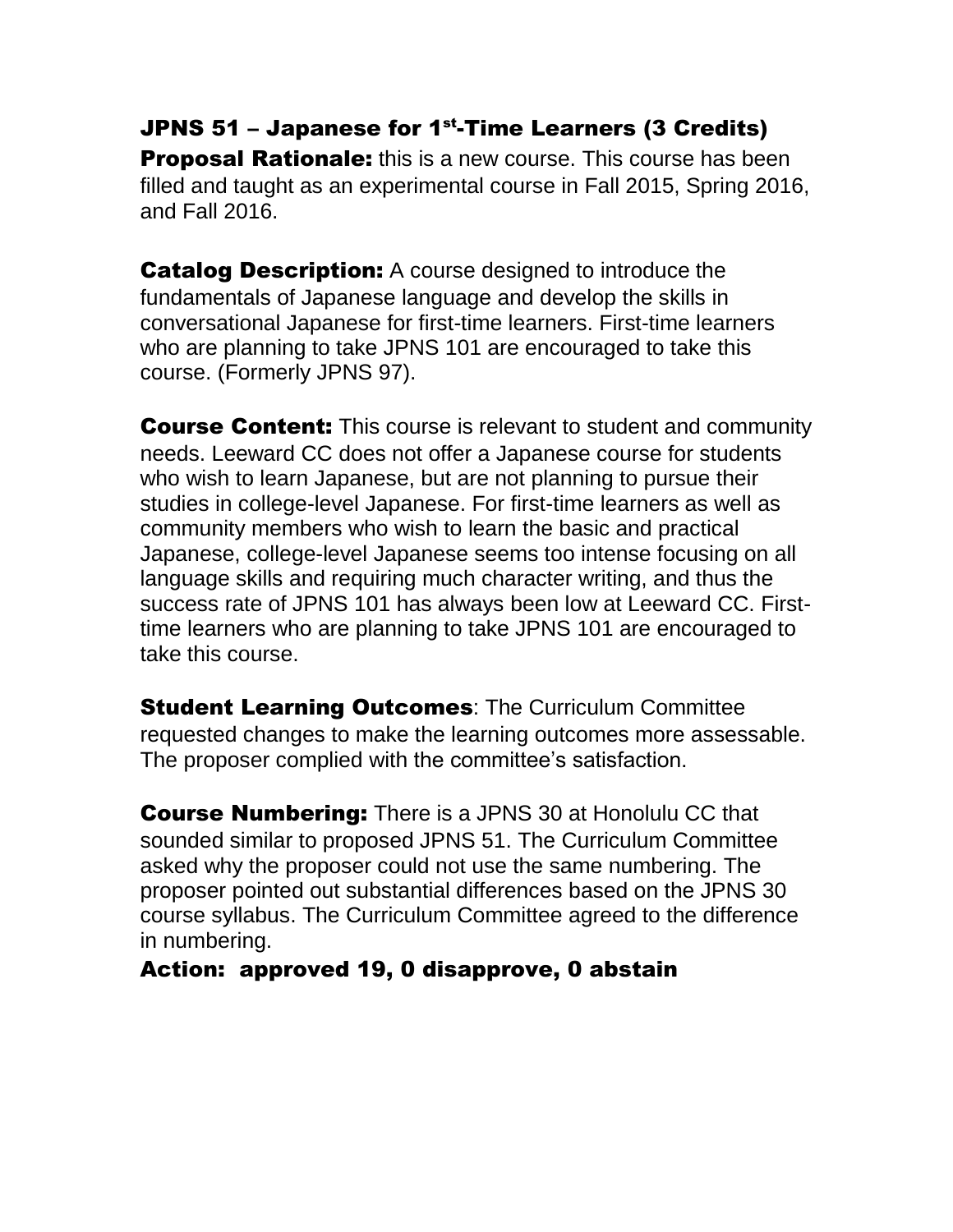## JPNS 151 - Conversational Japanese (3 Credits)

**Proposal Rationale:** This is a new course. Students who have successfully completed JPNS 51 or a higher-level course will take this course for it is a continuation of conversational skills learned in JPNS 51. This course is similar to JPN 111- Elementary Japanese Communication I offered at UH Manoa but unlike JPN 111 where students learn to read and write Japanese scripts (Hiragana and Katakana), the focus of JPNS 151 is improving conversational skills.

**Prerequisite:** JPNS 51 or higher or instructor consent.

**Catalog Description:** A course designed to further develop the skills in beginning-level conversational Japanese. While continued emphasis is placed on the conversational skills, class time is also spent on establishing students' abilities to read consumer products and public signs.

## Action: 22 approve, 0 disapprove, and 0 abstain

## Course Modifications

# PHIL 101 – Introduction to Philosophy: Morals and Society (3 Credits)

**Proposal Rationale:** Reduce number of student learning outcomes. Align course description with UH Manoa. Complete five-year review.

**Catalog Description:** Philosophical attempts to evaluate conduct, character, and social practices. This course examines ethical views and practice through the lens of reason. Philosophy has a long history of proposing, examining, discussing and criticizing moral action on both the individual and social level. This course will also explore what pathways have been explicated and explored to guide us in the endeavor to live good lives. The course looks at the ethical theories and ethical frameworks that have been proposed by some of the greatest thinkers and founders of religions to answer our basic moral questions. The breadth of moral theory over time and culture and geography is enormous. Many of the topics are controversial,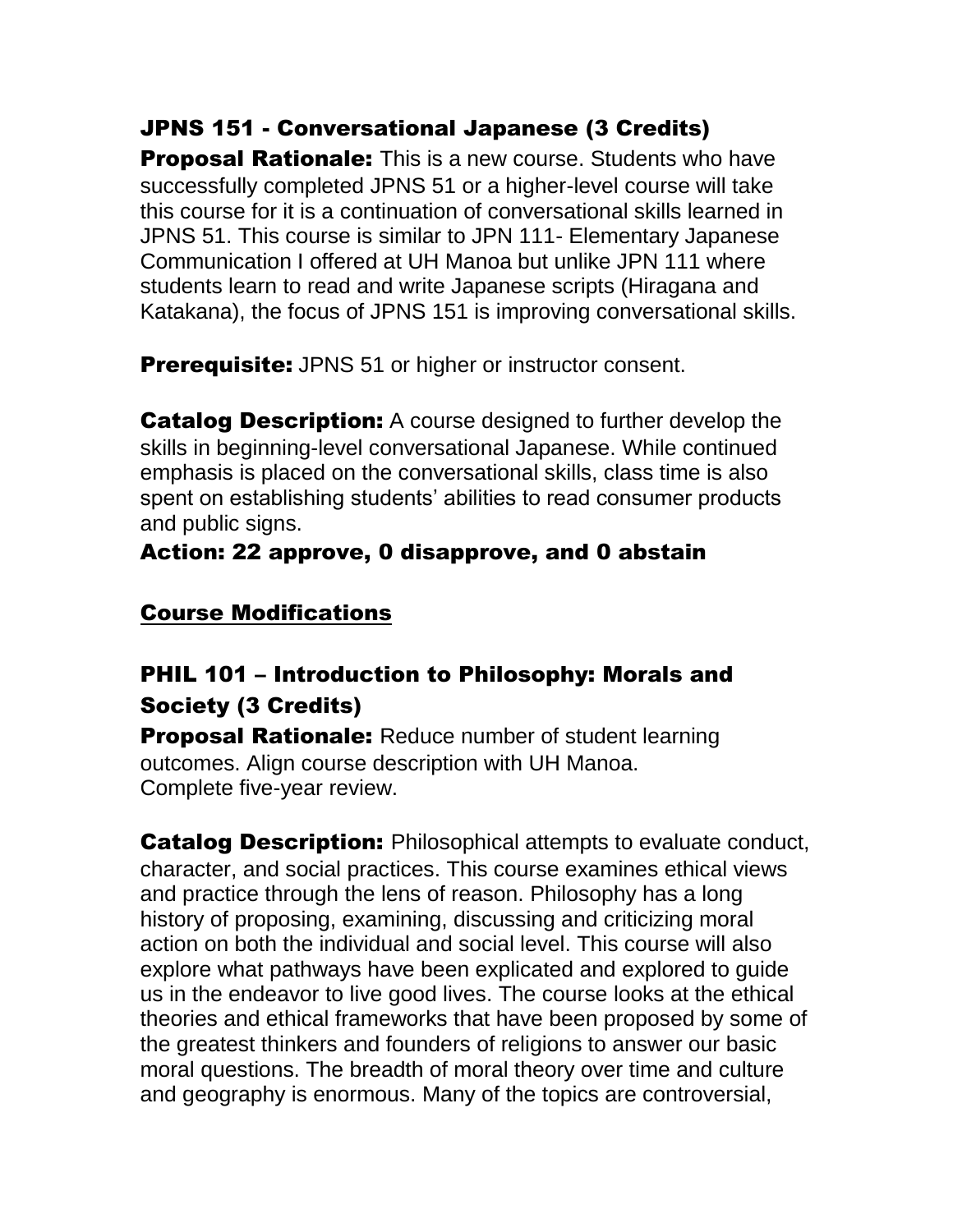ongoing and unresolved. This makes the course current and challenging.

#### Action: 19 approved, 0 disapprove, 0 abstain

# PHIL 110: Introduction to Deductive Logic (3 Credits)

**Proposal Rationale:** Complete five year review. Revise student learning outcomes.

**Catalog Description:** PHIL 110 is an introductory course in logic focusing on the methods and principles of deductive reasoning. Integral to this study will be the presentation of methods for representing logical form and the development of a system of inference rules and strategies that allow for the analysis and evaluation of deductive arguments.

## Learning Outcomes:

- 1) Determine the validity or invalidity of arguments by means of truth tables.
- 2) Construct a formal proof of validity using rules of inference.
- 3) Detect and identify informal fallacies.

## Action: 22 approve, 0 disapprove, 0 abstain

# PHIL 211- Ancient Philosophy (3 Credits)

**Proposal Rational:** Complete five year review. Update student learning outcomes.

# Catalog Description: PHIL 211 Ancient Philosophy (3).

An introduction to the history of philosophy based on translations of texts originally written in classical Greek or Latin. The ancient philosophers embraced rational discourse over religious and political authority as the correct method to freedom, happiness, knowledge and justice. Their early endeavor continues to light the way for those more interested in truth than money or fame.

## Learning Outcomes:

1) Describe the contributions of selected philosophers to our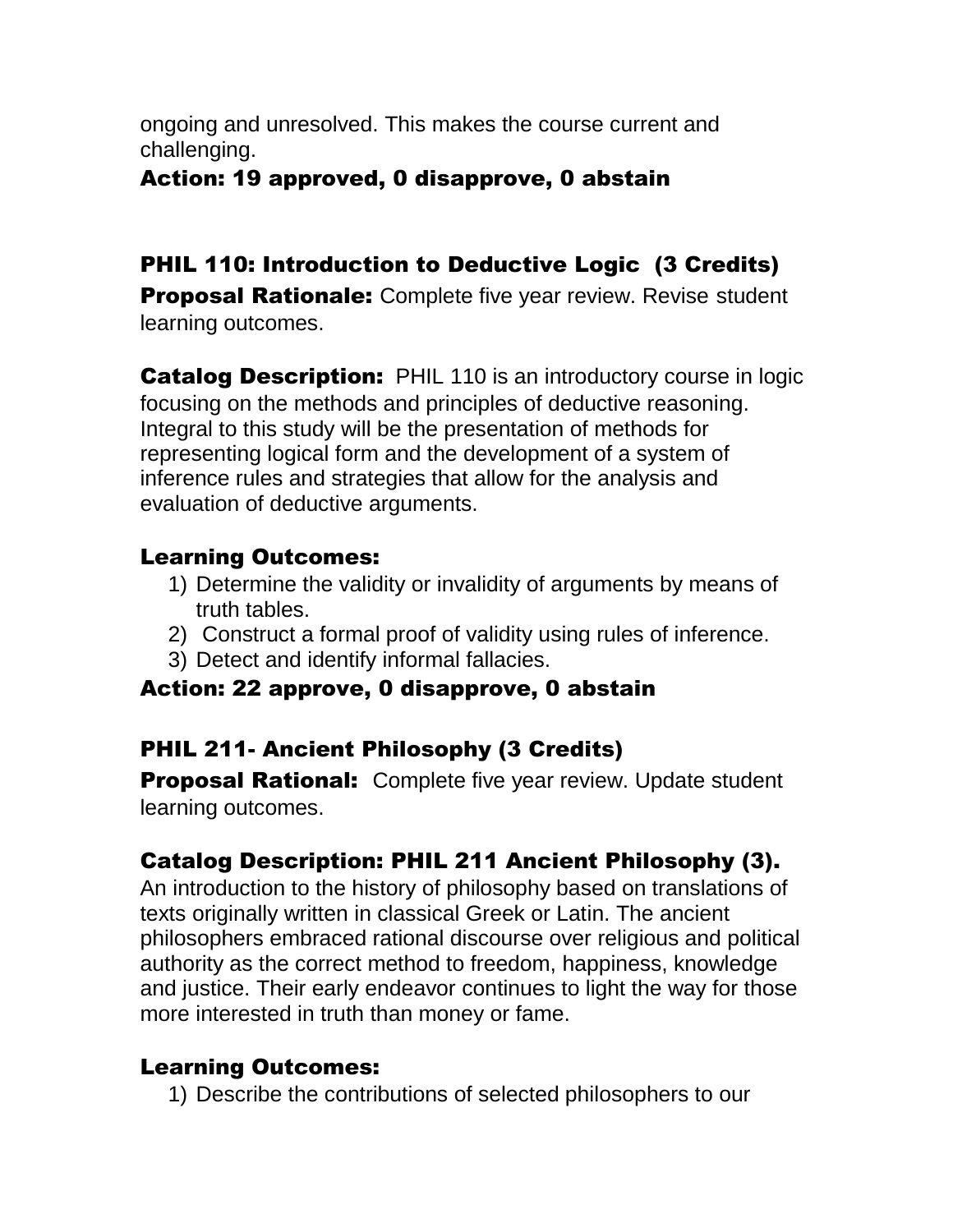Worldview.

- 2) Compare and contrast competing theories of justice among Greek philosophers.
- 3) Identify and evaluate different paths to human happiness developed by ancient philosophers.
- 4) Evaluate ancient philosophers attempts to establish an objective standard to settle value disagreements.

## Actions: 22 approve, 0 disapprove, 0 abstain

# THEA 101 – Introduction to Drama and Theatre (3 Credits)

**Proposal Rationale:** Modifying course description and title for realignment with UH Manoa. Modifying prerequisites due to changes in English Department course offerings (previous prerequisites are no longer offered). Replacing FGC designation with DA designation for system alignment. DA designation approved Fall 2016.

Catalog Description: Performance traditions of Africa, Asia, Australia, Europe, North America, and the Pacific from the  $5<sup>th</sup>$  century B.C. to the present. Analysis of political, religious, and technical conditions of theatre. (Formerly DRAM 101).

## Action: 19 approve, 0 disapprove, 0 abstain

# THEA 170 – Introduction to Children's Theatre (3 Credits)

**Proposal Rationale:** Modifying prerequisites due to changes in English Department course offerings (previous prerequisites are no longer offered).

**Catalog Description:** This course examines the dramatic structure, audience needs, directing, and acting techniques that are employed in the production of theatre for children. Students will use movement, vocal exercises, improvisation, script writing, scripted material, and puppet and shadow theatre to increase knowledge of and comfort with theatre for children. Students will perform a short children's theatre piece for a young audience as part of their final for the class. (Formerly DRAM 170)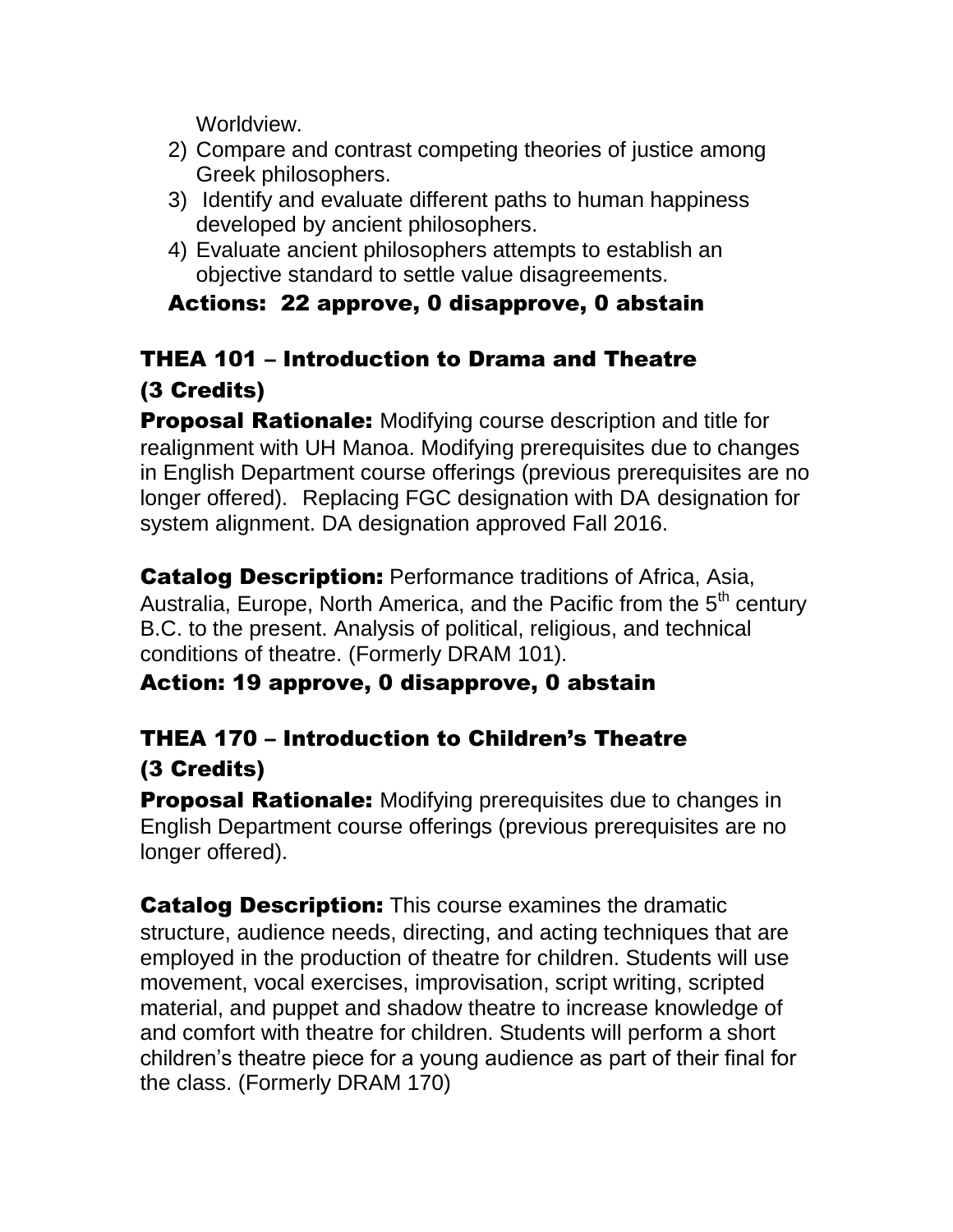## Action: 19 approve, 0 disapprove, 0 abstain

#### ECON 120 – Introduction to Economics (3 Credits)

**Proposal Rationale:** Modifying SLOs and Required prior course work.

**Catalog Description:** A one-semester introduction to economics which combines the macro and micro perspectives and concentrates on application of basic economic principles to analysis of public policy questions. This course contains three parts. First part will begin with an overview of how economists model reality, outline the concepts of supply and demand, and assess efforts made by the government to influence the operation of the market – such efforts include price controls, taxes, externalities, and public goods. Second part will focus on microeconomics topics such as business costs, various market structures, and how firms make decisions. Third part will examine macroeconomics topics such as production, unemployment, inflation, fiscal policy, banking, and monetary policy.

#### Action: 18 approve, 0 disapprove, 0 abstain

#### Experimental Courses:

The following experimental courses were approved by the Curriculum Committee Chair and forwarded to the Dean of Arts and Sciences.

## MUS 197B – Traditional West African Drumming and Contemporary Performance Ensemble

#### (3 Credits)

**Catalog Description:** Students will study and borrow from Traditional West African and Afro-Cuban Drumming and develop performance pieces utilizing elements of STOMP and similar contemporary performance ensembles. This course will culminate with a public performance. May be repeated for additional credits.